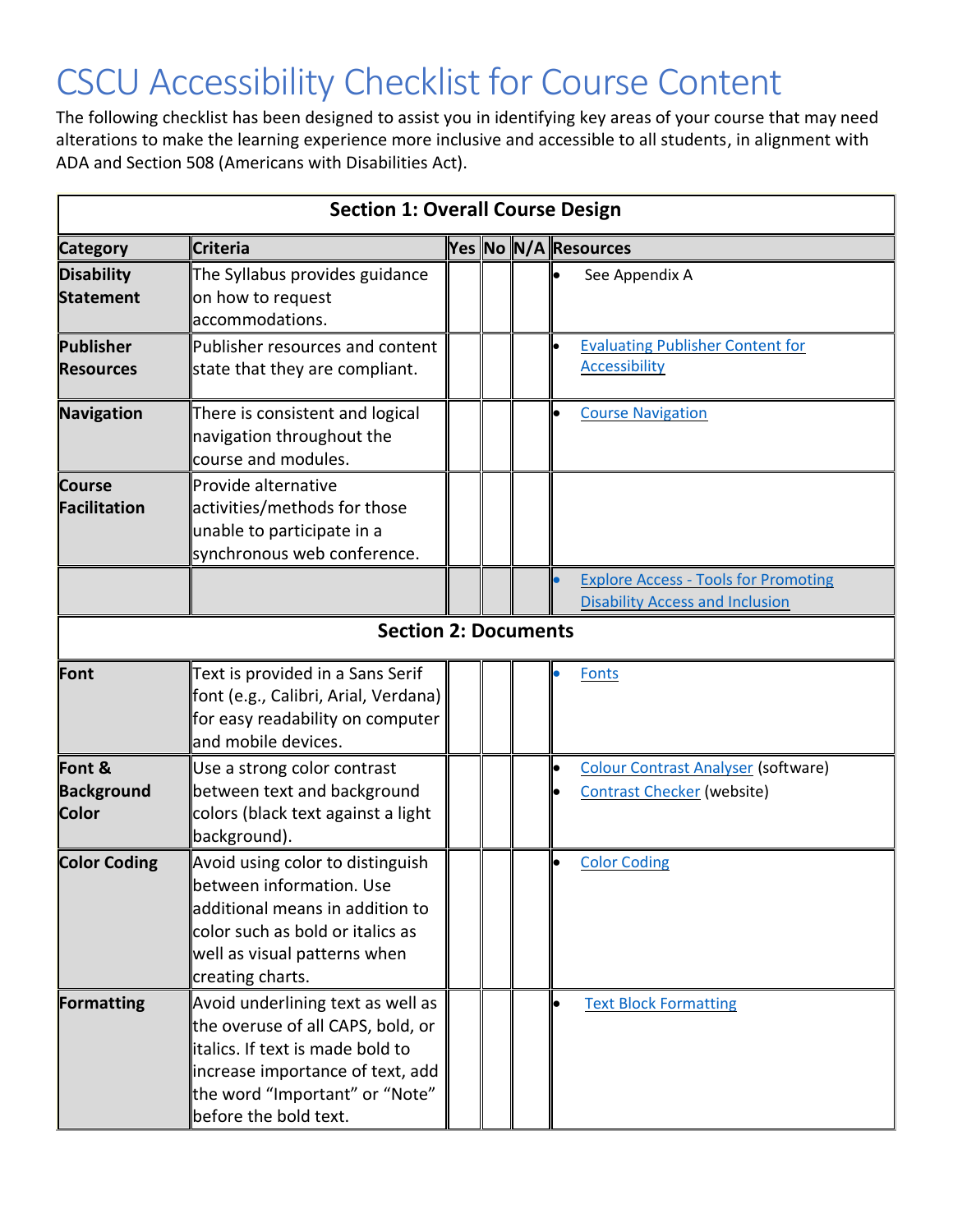| <b>Headings</b>                           | Use Styles within Microsoft<br>Word to organize your content<br>with Headings (i.e., Heading $1-$<br>primary level, Heading $2 -$<br>sections, Heading 3 -<br>subsections).                                                                                                                     |  |  |  |           | <b>Improve (Document) Heading Accessibility</b>                                                                                      |  |
|-------------------------------------------|-------------------------------------------------------------------------------------------------------------------------------------------------------------------------------------------------------------------------------------------------------------------------------------------------|--|--|--|-----------|--------------------------------------------------------------------------------------------------------------------------------------|--|
| <b>Tables and</b><br>Graphs               | Tables and graphs must include<br>captions that detail the content<br>included.                                                                                                                                                                                                                 |  |  |  |           | <b>Create Accessible Tables in Word</b><br><b>Create Accessible Tables in Excel</b><br><b>Create More Accessible Charts in Excel</b> |  |
| <b>Table Headers</b>                      | Tables include row and column<br>headers to distinguish the<br>heading text from the data area<br>of the table.                                                                                                                                                                                 |  |  |  | $\bullet$ | <b>Create Accessible Tables in Word</b><br><b>Create Accessible Tables in Excel</b>                                                  |  |
| <b>Text Boxes</b>                         | Avoid using text boxes within<br>Microsoft Word.                                                                                                                                                                                                                                                |  |  |  |           | <b>Create Accessible Textboxes</b>                                                                                                   |  |
| Links                                     | All links are descriptive of the<br>linked content (i.e., article title);<br>do not use "click here" or "read<br>more".                                                                                                                                                                         |  |  |  |           | <b>Links and Hypertext</b><br><b>Create Accessible Links in Word</b>                                                                 |  |
| <b>PowerPoint</b><br><b>Presentations</b> | Presentations utilize the built-in<br>slide layout templates to ensure<br>correct structured headings and<br>lists, proper reading order, etc.                                                                                                                                                  |  |  |  |           | <b>Create More Accessible Slides in PowerPoint</b><br><b>Creating Accessible Presentations in</b><br>PowerPoint                      |  |
| created in                                | <b>PDF documents</b> Use the "Export" function in<br>Microsoft Word to create a<br><b>Microsoft Word</b> tagged PDF; the "Save As PDF"<br>option may not retain document<br>accessibility.                                                                                                      |  |  |  |           | <b>PDF Accessibility</b>                                                                                                             |  |
| <b>Scanned PDF</b><br><b>Documents</b>    | Avoid scanning works as images.<br>Ensure source material can be<br>read as text. (e.g., hand-written<br>notes and equations will not<br>convert to text.)                                                                                                                                      |  |  |  | lo        | <b>Edit Scanned PDFs</b>                                                                                                             |  |
| <b>Section 3: Multimedia &amp; Images</b> |                                                                                                                                                                                                                                                                                                 |  |  |  |           |                                                                                                                                      |  |
| (Alt text) &<br><b>Images</b>             | Alternative Text lnages are near the content<br>being supported, are of a clear<br>quality, and have meaningful alt<br>text descriptions. If the alt text<br>cannot fully describe the image,<br>provide additional narrative. Use<br>figure numbers to reference<br>images, charts and graphs. |  |  |  |           | <b>Alt Text</b><br><b>Improve Accessibility with Alt Text</b><br><b>Alt Text Decision Tree</b>                                       |  |
| <b>Animations</b>                         | Animated images include<br>representative descriptions of<br>the action occurring.                                                                                                                                                                                                              |  |  |  |           | <b>Animations</b><br><b>Accessible Images</b>                                                                                        |  |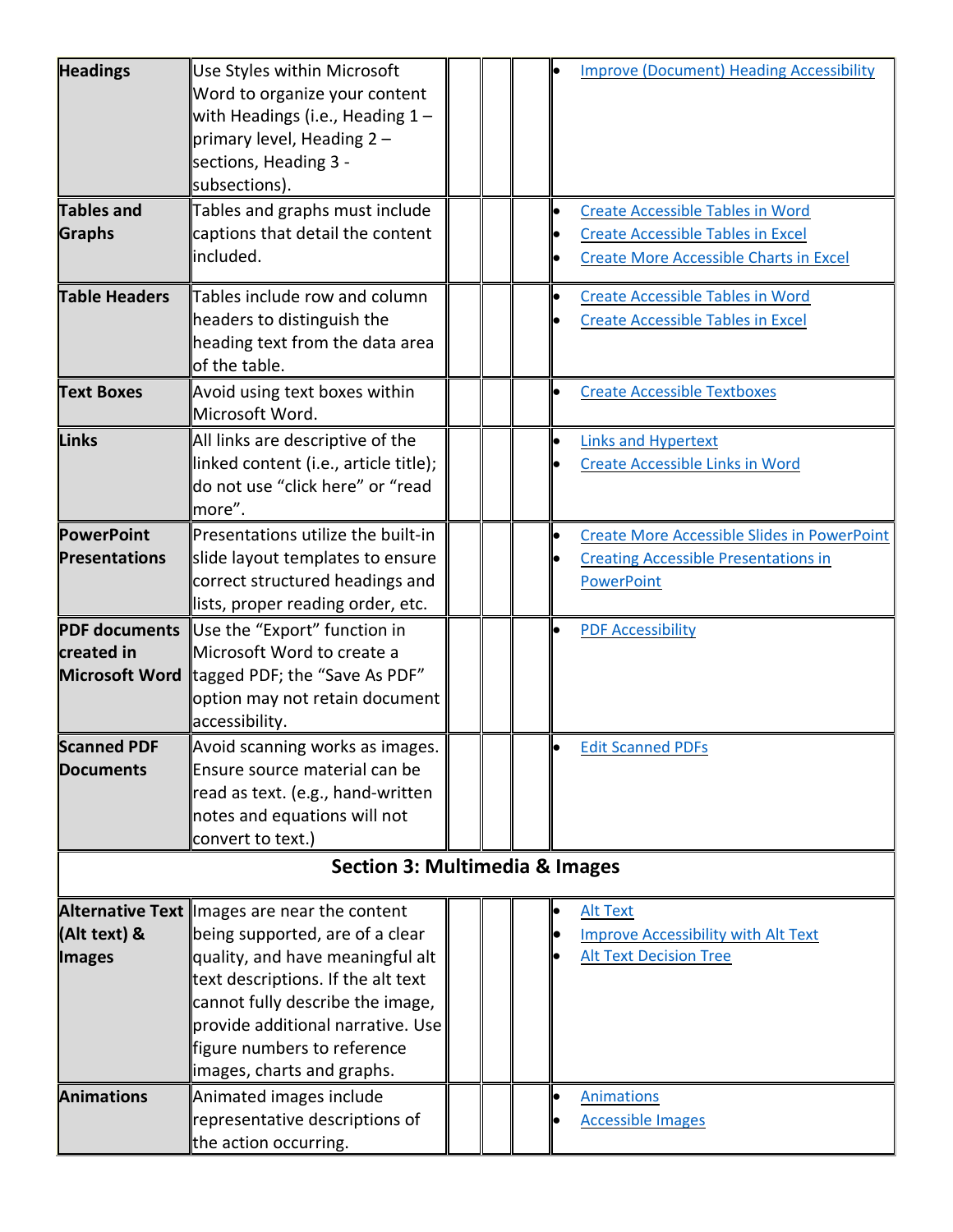| <b>Blinking or</b><br>Flashing<br><b>Multimedia</b> | Avoid animated or blinking<br>images, text, or cursors.                                                                 |  |  | <b>Animations</b><br><b>Accessible Images</b>                                                     |
|-----------------------------------------------------|-------------------------------------------------------------------------------------------------------------------------|--|--|---------------------------------------------------------------------------------------------------|
| <b>Transcripts</b>                                  | A text transcript is provided for<br>audio recordings. Text<br>transcripts are 100% accurate to<br>meet ADA guidelines. |  |  | <b>Making Audio and Video Media Accessible</b><br><b>Transcribing Audio to Text</b>               |
| <b>Closed</b><br><b>Captioning</b>                  | Captions are provided for video<br>∥(Kaltura, YouTube, etc.).<br>Captions are 99% accurate to<br>meet ADA guidelines.   |  |  | <b>Captioning Key (external link)</b><br><b>Microsoft Teams</b><br>Multimedia<br>Kaltura<br>WebEx |

<sup>1</sup> CCSU Accessibility Checklist for Course Content: Used and modified with permission from Minnesota State University, Moorhead, MN, Retrieved on 3/20/2017

from https://www.mnstate.edu/uploadedFiles/Level\_2/Content/Instructional\_Technology\_Services/Teaching-Learning/AccessibilityChecklist.pdf

For more information, contact: [Institutional Contact Information]